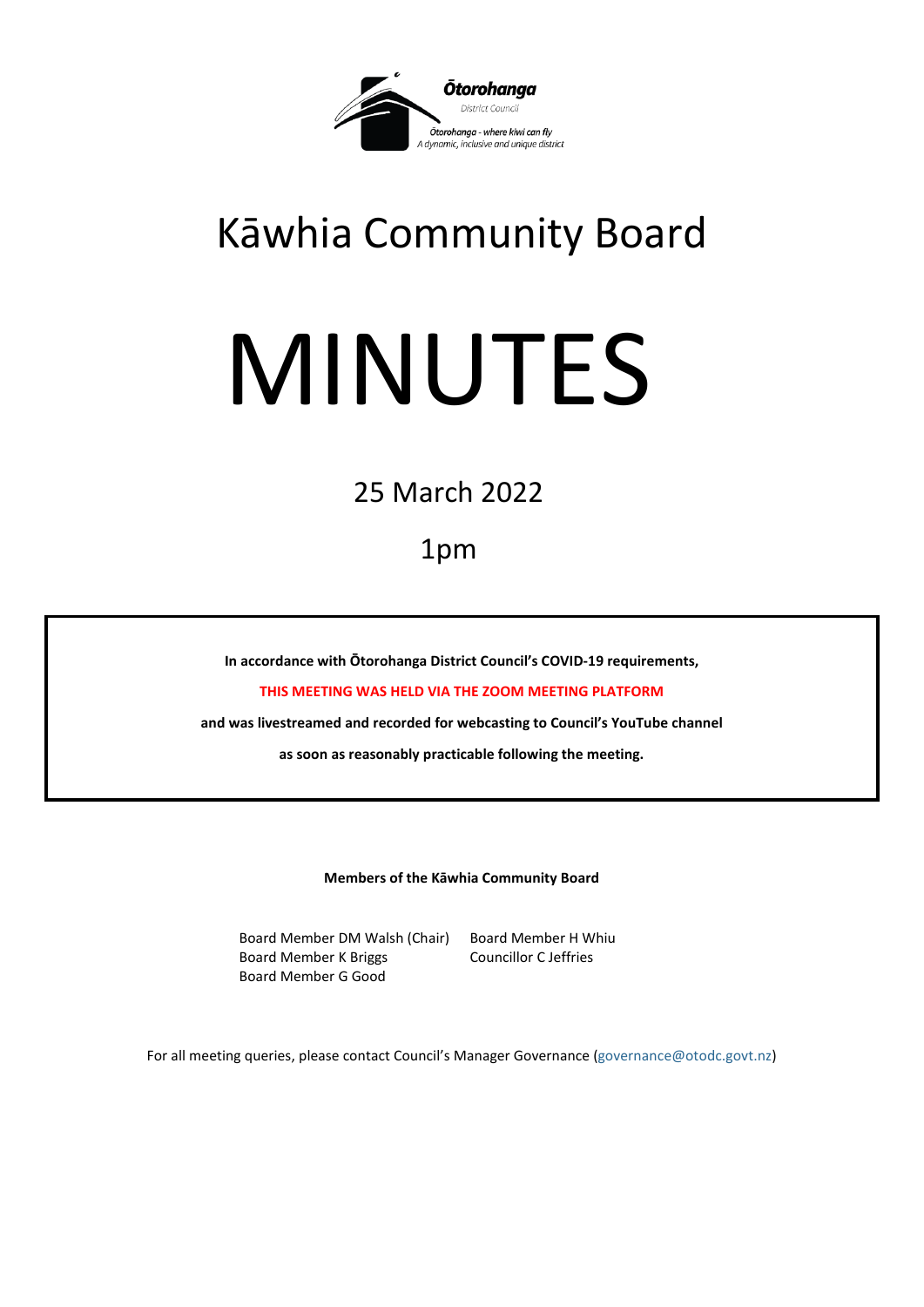# Kāwhia Community Board

Minutes of an ordinary meeting of the Kāwhia Community Board held via Zoom on Friday, 25 March 2022 commencing at 1.00pm.

Tanya Winter **CHIEF EXECUTIVE** 20 April 2022

## **ORDER OF BUSINESS**

|             |    | <b>APOLOGIES</b>                                                            | 3 |
|-------------|----|-----------------------------------------------------------------------------|---|
|             |    | LATE ITEMS                                                                  | 3 |
|             |    | DECLARATION OF CONFLICTS OF INTEREST                                        | 3 |
|             |    | PUBLIC FORUM                                                                | 3 |
|             |    | CONFIRMATION OF MINUTES - KAWHIA COMMUNITY BOARD - 25 FEBRUARY 2022         | 3 |
|             |    | <b>CHAIRPERSON'S VERBAL REPORT</b>                                          | 3 |
| <b>ITEM</b> | 71 | TRAFFIC CALMING AT THE INTERSECTION OF JERVOIS AND POUEWE STREETS IN KAWHIA | 4 |
| <b>ITEM</b> | 72 | PLANNING REPORT FOR OCTOBER 2021 TO DECEMBER 2021                           | 4 |
| <b>ITEM</b> | 73 | ANIMAL CONTROL OFFICER'S REPORT FOR OCTOBER 2021 TO DECEMBER 2021           | 4 |
| <b>ITEM</b> | 74 | CHANGE OF MEETING DATES FOR 2022                                            | 4 |
|             |    | <b>BOARD MEMBER'S UPDATES</b>                                               | 5 |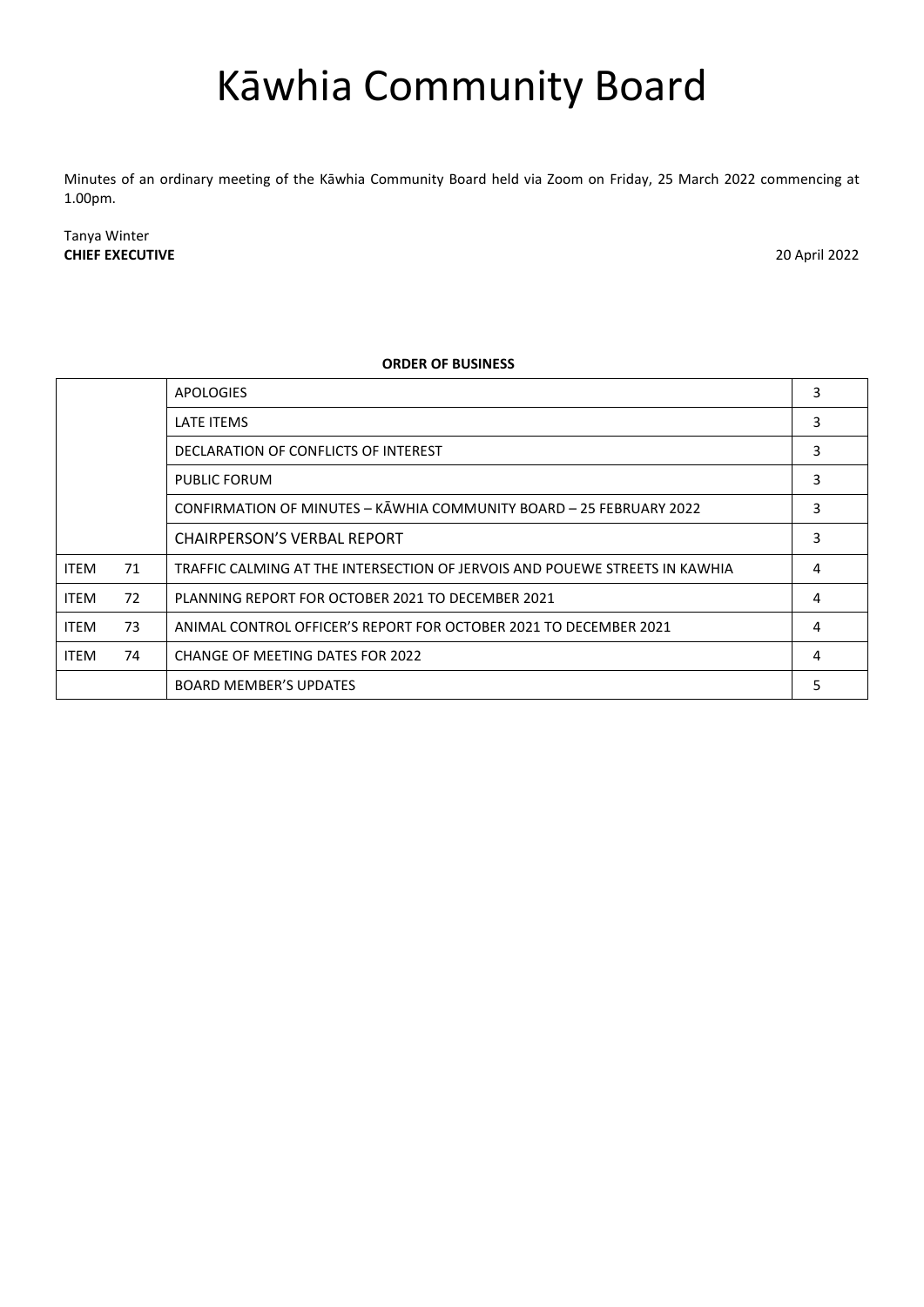# **PRESENT**

Chairperson DM Walsh, Board Member K Briggs, Board Member G Good, Board Member H Whiu, Councillor C Jeffries.

# **IN ATTENDANCE**

His Worship the Mayor, M Baxter, Councillor A Williams, T Winter (Chief Executive), A Loe (Group Manager Regulatory & Growth), N Gower (Group Manager Strategy & Community), G Bunn (Group Manager Business Enablement), M Lewis (Group Manager Engineering & Assets), B O'Callaghan (Manager Finance), R McNeil (Strategic Advisor), A Senger (Manager Roading), J le Fleming (Acting Manager Services), and K King (Governance Manager).

*Chairperson Walsh declared the meeting open and a karakia was provided by Board Member Whiu.*

# <span id="page-2-0"></span>**APOLOGIES**

There were no apologies as all members were present.

#### <span id="page-2-1"></span>**LATE ITEMS**

Board Member Hinga Whiu requested an item be included on the agenda for '**Te Puti camping**' following discussion of this matter at the Ōtorohanga District Council meeting on 15 March 2022. It was agreed the matter be raised under the Board Member updates item.

#### <span id="page-2-2"></span>**DECLARATION OF CONFLICTS OF INTEREST**

No conflicts of interest were declared.

#### <span id="page-2-3"></span>**PUBLIC FORUM**

No members of the public had requested to be heard.

# <span id="page-2-4"></span>**CONFIRMATION OF MINUTES – KĀWHIA COMMUNITY BOARD – 25 FEBRUARY 2022**

The unconfirmed minutes of the Kāwhia Community Board meeting held on 25 February 2022 are attached on the next page.

**RESOLVED:** *That the open minutes of the Kāwhia Community Board meeting held on 25 February 2022, having been circulated, be taken as read and confirmed as a true and correct record of that meeting.*

Board Member Briggs | Board Member Whiu

#### <span id="page-2-5"></span>**CHAIRPERSON'S VERBAL REPORT**

Chairperson Walsh commented on the impact the COVID mandate easing would have on businesses who have been struggling.

**RESOLVED:** *That the Kāwhia Community Board receive the verbal update from the Chairperson, D Walsh.*

Councillor Jeffries | Board Member Briggs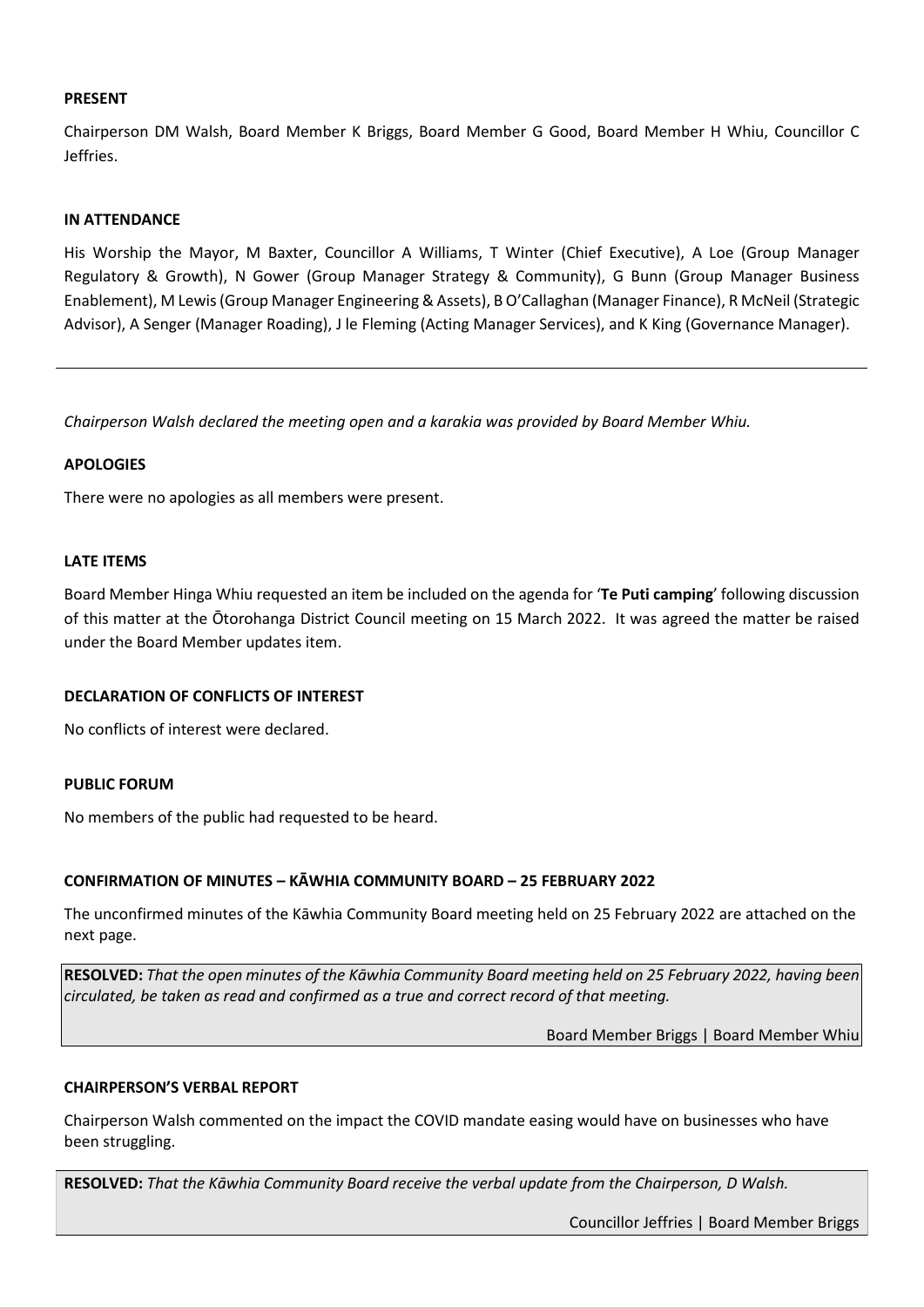# <span id="page-3-0"></span>**ITEM 71: TRAFFIC CALMING IN KAWHIA**

Council's Roading Manager, A Senger took the report as read and noted the subject site was a pedestrian heavy area with potential for conflict between pedestrians and vehicles. He advised the proposal is a common solution for similar areas e.g. Hamilton and also was able to be installed easily.

Mr Senger advised implementation would be hampered by contractor resourcing and in response to a query noted no works would be undertaken prior to ANZAC Day as it was part of the parade route.

In response to a query around the design, he advised all three platforms would act as crossing points but would not be formal pedestrian crossings. The height of the platforms would allow accessibility from the platforms to the footpaths.

# **RESOLVED**:

- *a) That the report 'Traffic calming at the intersection of Jervois and Pouewe streets in Kāwhia' from Andreas Senger, Roading Manager be received.*
- *b) That three raised pedestrian access platforms are installed at the intersection of Jervois and Pouewe Streets.*
- *c) That the budget of \$54,120.00 from the subsidised Low Cost/Low Risk budget be approved for the project.*

Chairperson Walsh | Board Member Whiu

# <span id="page-3-1"></span>**PLANNING REPORT FOR OCTOBER 2021 TO DECEMBER 2021**

Council's Group Manager Regulatory and Growth, A Loe took the report as read. There were no questions or comments from the Board.

**RESOLVED:** *That the Kāwhia Community Board receive the 'Planning report for October 2021 to December 2021' report from Andrew Loe, Group Manager Regulatory and Growth.*

Chairperson Walsh | Board Member Briggs

# <span id="page-3-2"></span>**ANIMAL CONTROL OFFICER'S REPORT FOR OCTOBER 2021 TO DECEMBER 2021**

Council's Group Manager Regulatory and Growth, A Loe took the report as read. There were no questions or comments from the Board.

*That the Kāwhia Community Board receive the 'Animal control officer's report for October 2021 to December 2021' report from Andrew Loe, Group Manager Regulatory and Growth.*

Board Member Briggs | Board Member Whiu

# <span id="page-3-3"></span>**CHANGE OF MEETING DATES FOR 2022**

Council's Manager Governance took the report as read. There were no questions or comments from the Board.

**RESOLVED:** *That the Kāwhia Community Board:* 

- *a) Receive the 'Change of meeting dates for 2022' report from Kaia King, Manager Governance is accepted; and*
- *b) Confirm, in accordance with clause 19 (6) Schedule 7, LGA 2002, the meeting schedule for 2022 as follows: Ordinary meeting 29 April*

 *Ordinary meeting 27 May*

 *Ordinary meeting 23 June*

 *Ordinary meeting 22 July*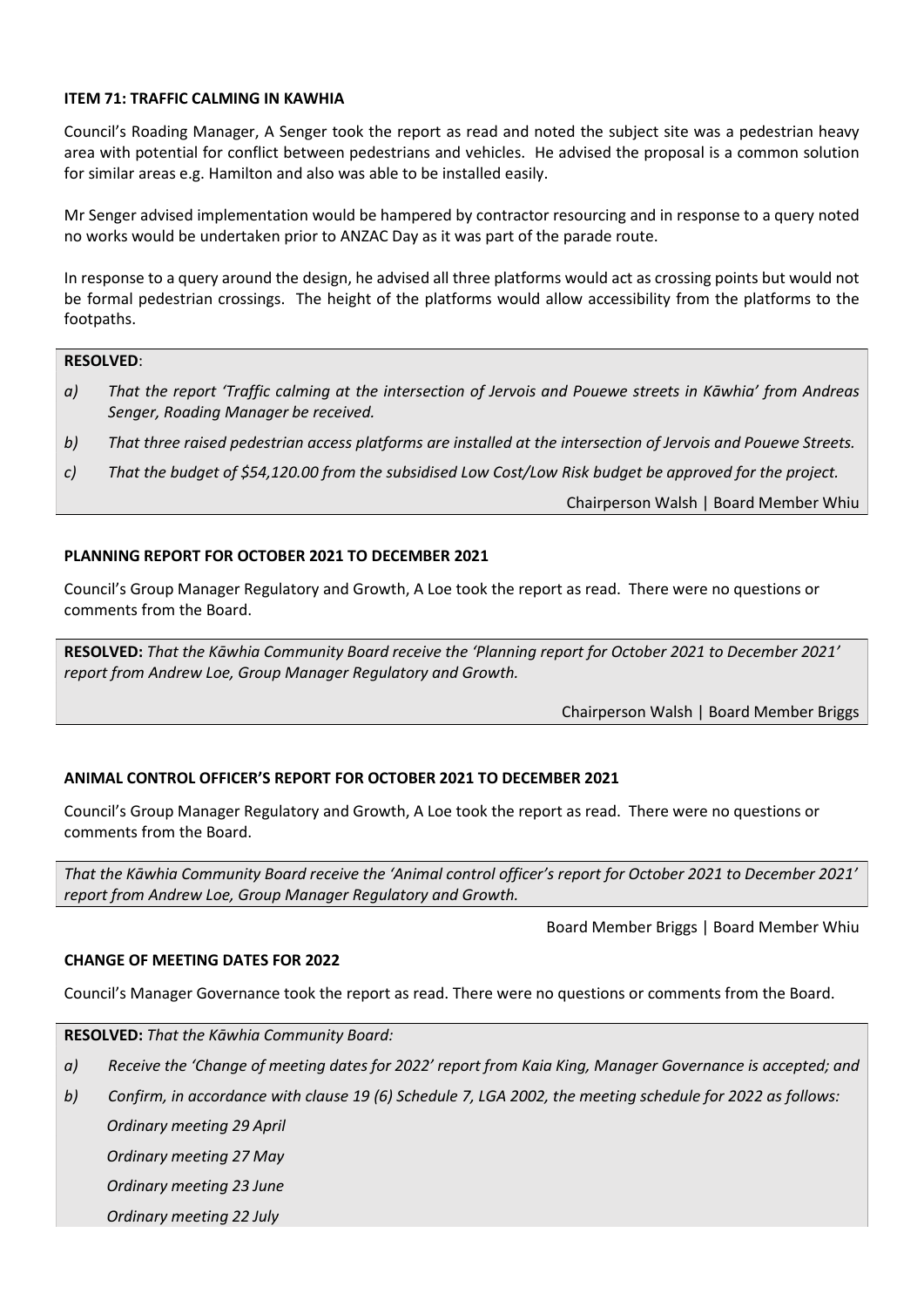*Ordinary meeting 26 August*

 *Ordinary meeting 23 September*

# <span id="page-4-0"></span>**BOARD MEMBERS' UPDATE**

All Board Members were invited by the Chairperson to provide a verbal update to the meeting.

Board Member Whiu commented on the Te Puti camping matter noting the area was outside the Kāwhia Community Board area. She advised concerns were raised around hygiene. Council's Group Manager Regulatory and Growth, A Loe advised under the Freedom Camping regulations there were no restrictions other than staying overnight on the streets of Kāwhia, Ōtorohanga and Aotea. Council's Group Manager Engineering and Assets, M Lewis advised the area was managed by Waka Kotahi although as a community good the area was maintained by Ōtorohanga District Council to a higher standard than it would be under Waka Kotahi's level of service criteria.

Board Member Briggs advised he was unavailable since mid-Febraury due to illness so had no update for this meeting.

Councillor Jeffries commented the local government elections being held in October would elect two new Māori ward councillors and suggested the community consider who might be a good representative for the area. Council's Group Manager Business Enablement, G Bunn advised candidate briefing sessions would be held throughout the District to talk about the level of involvement. He noted a strong push was being planned to encourage people to get enrolled, to stand and to vote. Council's Chief Executive, T Winter advised Ōtorohanga District Council had signed up with Local Government New Zealand and Taituarā to work together on encouraging people to stand. She noted Waikato-Tainui have put together a resource for Māori who want to be involved. In response to a query, Mr Bunn advised anyone can stand for the Māori ward and are not required to live in the ward area however only people on the Māori electoral roll would be able to vote for the Māori ward candidates. Māori are able to change from the General roll to the Māori roll, or vice versa, once every 5 years in alignment with the census. Unfortunately, he noted, Māori currently on the General roll would not be able to change to the Māori roll and would not be able to vote for Māori ward candidates in the 2022 elections.

Councillor Jeffries noted Board Member Whiu had previously raised the possibility of story boards for Kāwhia and also a photo frame which could potentially be funded from the Board's discretionary budget, subject to location agreement.

Councillor Jeffries advised a local graphic artist would be able to provide suggestions for a Kāwhia sign on the State Highway coming from Pirongia and at the State Highway 39/State Highway 1 intersection if the Board wanted to consider proposals. Mr Loe noted any proposal would need to confirm to the State Highway regulations around signage and would be required to have Waka Kotahi approval prior to installation.

Board Member Good commented on the comprehensive report on the Aotea seawall and Council's Group Manager Engineering and Assets, M Lewis advised design work for the repairs was underway. Mr Loe noted the cell tower site did not pay a rental but did pay rates on the infrastructure. He noted a lot of building activity was underway around Aotea which was experiencing an increase in permanent residents.

In response to a query, Council's Group Manager Engineering and Assets, M Lewis advised the recent onsite groundwater investigations were well-received by the community and staff were awaiting a second round of stormwater sampling results to form a picture of what the water is like flowing into the harbour from the more major outlets. Mr Loe had sent through soil reports from building consent applications etc. to help inform the investigation.

His Worship the Mayor, M Baxter advised the 3 Waters Reform technical working group for rural water schemes had recently discussed potable water for marae and papakainga, including catering for tangi which sees a big influx of people. He noted the Ōtorohanga Employment Hub were operating one day per week at Kāwhia but funding for